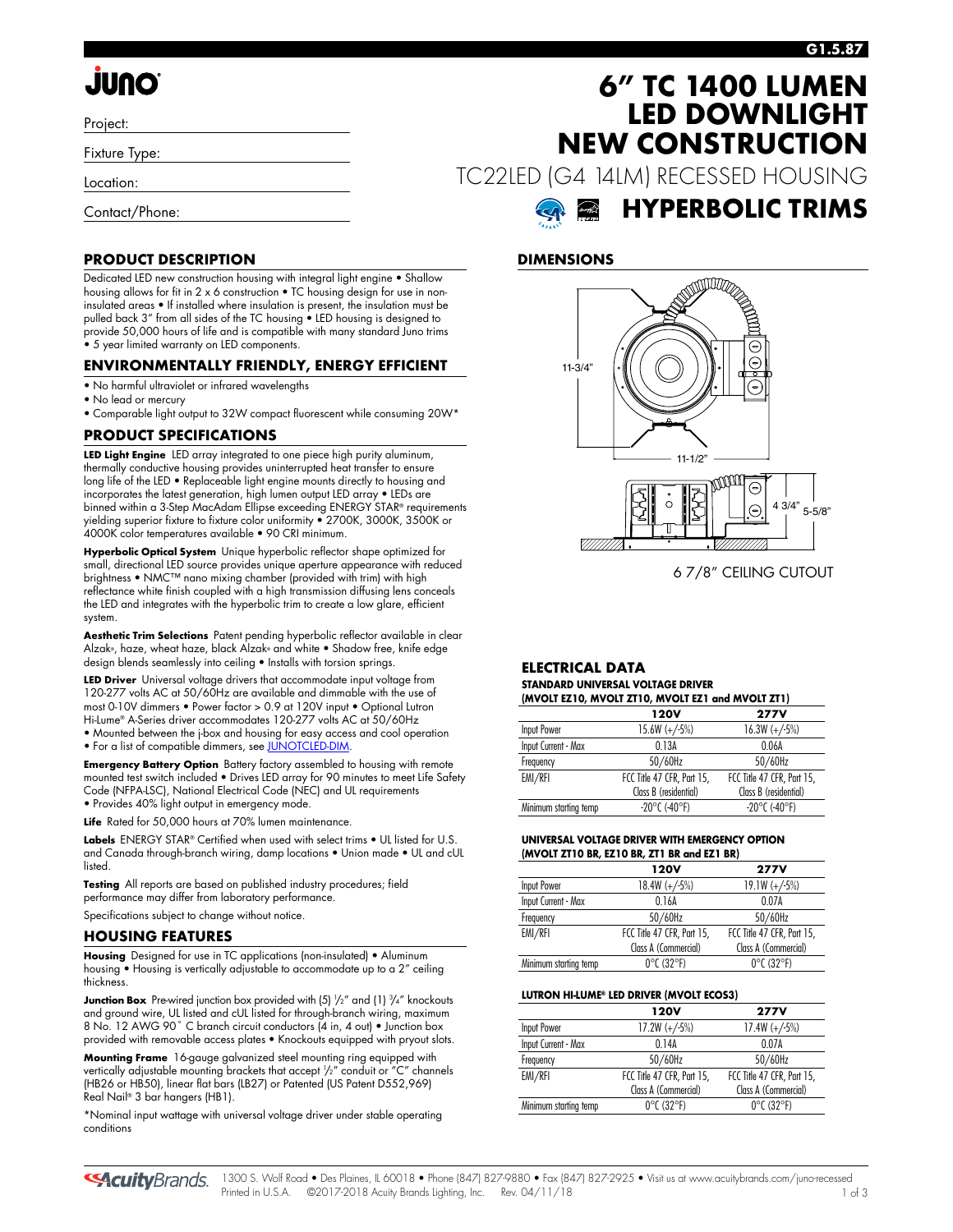# **6" TC 1400 LUMEN LED DOWNLIGHT NEW CONSTRUCTION**

TC22LED (G4 14LM) RECESSED HOUSING

# **HYPERBOLIC TRIMS**

A+ Capable options indicated by this color background

**ORDERING INFORMATION** Housing and trim can be ordered together or separate, but will always ship separately.

**Example:** TC22LED G4 14LM 27K 90CRI MVOLT ZT BR

| <b>Series</b> |                               |    | <b>Generation</b> | <b>Lumens</b> |                     |            | <b>Color Temperature</b> | <b>CRI</b> |         | Voltage/Driver     |                                                                                                   |
|---------------|-------------------------------|----|-------------------|---------------|---------------------|------------|--------------------------|------------|---------|--------------------|---------------------------------------------------------------------------------------------------|
| TC22LED       | 6" LED Downlight Non-IC Rated | G4 | Generation 4      | 14LM          | 1400 Nominal Lumens | 27K        | 2700K                    | 90CRI      | 90+ CRI | MVOLT ZT10         | Multi-Volt (120-277), 0-10V, 10% dim                                                              |
|               | Housing                       |    |                   |               |                     | <b>30K</b> | 3000K                    |            |         | MVOLT ZTI          | Multi-Volt (120-277), 0-10V, 1% dim                                                               |
|               |                               |    |                   |               |                     | 35K        | 3500K                    |            |         | <b>MVOLT EZ10</b>  | Multi-Volt (120-277), eldoLED 0-10V, 10% dim                                                      |
|               |                               |    |                   |               |                     | <b>40K</b> | 4000K                    |            |         | <b>MVOLT EZ1</b>   | Multi-Volt (120-277), eldoLED 0-10V, 1% dim                                                       |
|               |                               |    |                   |               |                     |            |                          |            |         | <b>MVOLT ECOS3</b> | Multi-Volt (120-277), Lutron Hi-Lume A series 3 wire<br>fluorescent controls and Lutron Ecosystem |

|    | <b>Emergency Battery</b> | <b>Territory</b> |                |  |
|----|--------------------------|------------------|----------------|--|
| BR | <b>Emergency Battery</b> | CP               | Chicago Plenum |  |

Note: Chicago Plenum (CP) is not available with emergency option (BR) Note: Lutron driver (MVOLT ECOS3) is not available with emergency battery pack (BR)

6" Hyperbolic Cone Trim - Wheat Haze Cone, Classic Aged Bronze Trim Ring

#### **Trim/Description**



**27HYP3 BWH<sup>1</sup>** 6" Hyperbolic Cone Trim - Black Cone, White Trim Ring<br>**27HYP3 CWH** 6" Hyperbolic Cone Trim - Clear Alzak® Cone. White Triu **27HYP3 CWH** 6" Hyperbolic Cone Trim - Clear Alzak® Cone, White Trim Ring<br>**27HYP3 HZWH** 6" Hyperbolic Cone Trim - Haze Cone, White Trim Ring **27HYP3 HZWH** 6" Hyperbolic Cone Trim - Haze Cone, White Trim Ring<br>**27HYP3 WHZABZ** 6" Hyperbolic Cone Trim - Wheat Haze Cone. Classic Ac 27HYP3 WHZWH 6" Hyperbolic Cone Trim - Wheat Haze Cone, White Trim Ring 27HYP3 WWH 6" Hyperbolic Cone Trim - White Cone, White Trim Ring

Trim Size: 7 5/8" O.D. Alzak is a registered trademark of Alcoa Corp. Note: In Canada when insulation is present, Type IC fixtures must be used.

Notes: <sup>1</sup> Not ENERGY STAR® Certified.

<sup>2</sup> Trim ring compatible with 24 and 27 trims.

| <b>Accessories (ordered separately)</b>              |                                   |  |  |
|------------------------------------------------------|-----------------------------------|--|--|
| <b>Catalog Number</b>                                | <b>Description</b>                |  |  |
| Two 13 $1/2''$ - 25" Real Nail® 3 bar hangers<br>HB1 |                                   |  |  |
| <b>HB26</b>                                          | Two 26" C-channel bar hangers     |  |  |
| <b>HB50</b>                                          | Two 50" C-channel bar hangers     |  |  |
| LB27                                                 | Two 27" linear bar hangers        |  |  |
| TR6 ABZ <sup>2</sup>                                 | 6" Trim Ring - Classic Age Bronze |  |  |
| TR6 BL <sup>2</sup>                                  | 6" Trim Ring - Black              |  |  |
| TR6 SC <sup>2</sup>                                  | 6" Trim Ring - Satin Chrome       |  |  |
| TR6 WH2                                              | 6" Trim Ring - White              |  |  |